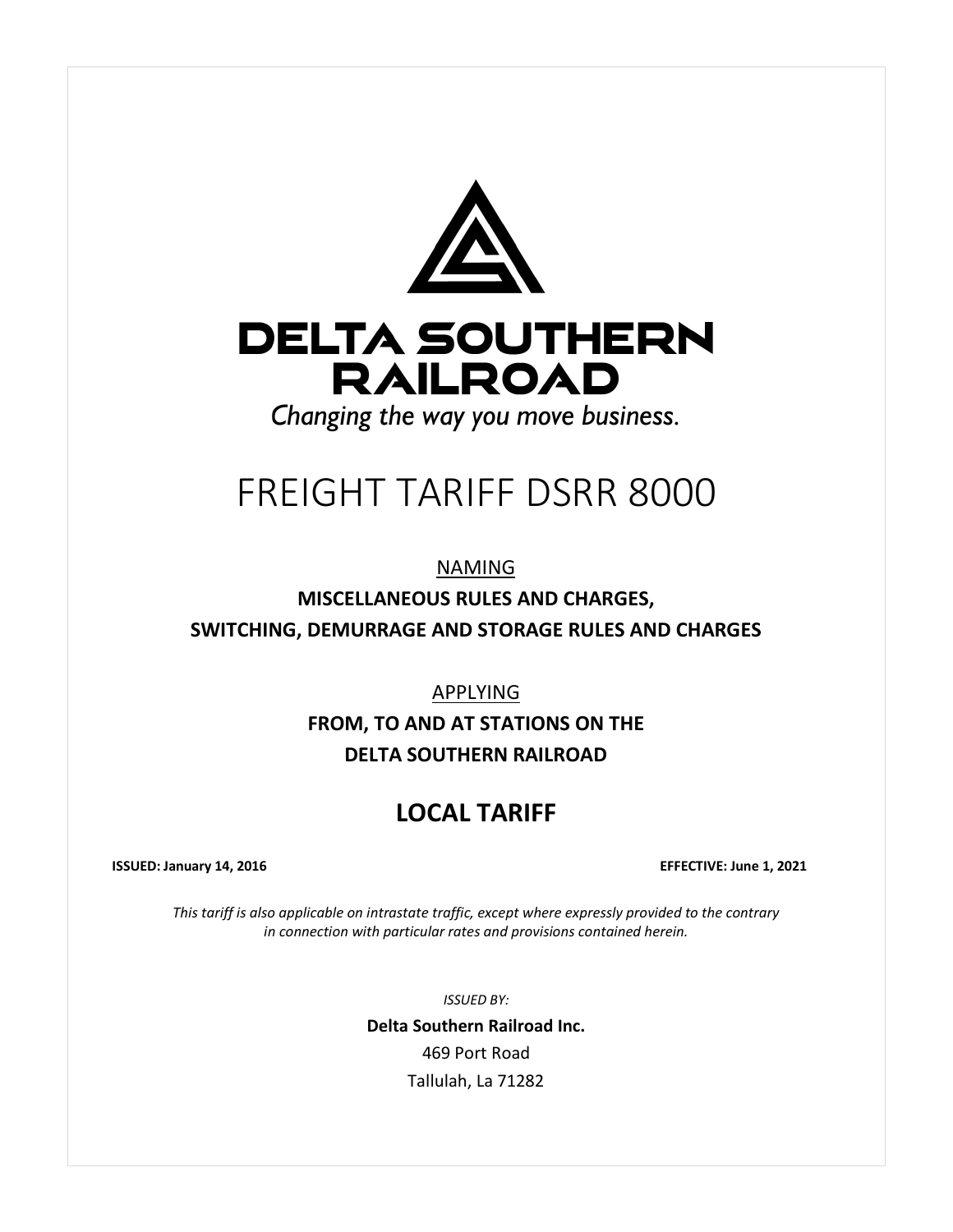| SECTION 1 - MISCELLANEOUS RULES / CHARGES                        |                 | <b>CHARGE FOR HEAVY DUTY FLAT CARS</b>                |                 |
|------------------------------------------------------------------|-----------------|-------------------------------------------------------|-----------------|
| REFERENCE TO TARIFFS, ITEMS, NOTES, RULES, ETC.<br><b>ITEM 5</b> |                 | <b>USE CHARGE</b><br><b>SPECIAL DETENTION CHARGES</b> |                 |
| <b>METHOD OF CANCELING ITEMS</b>                                 |                 | <b>CHARGES IN DOLLARS PER CAR</b>                     |                 |
|                                                                  | ITEM 10         | <b>NON-USE CHARGE</b>                                 |                 |
| <b>SUPPLEMENTS AND REISSUES</b>                                  |                 |                                                       | <b>ITEM 195</b> |
|                                                                  | ITEM 15         | SECTION 2 - SWITCHING RULES / CHARGES                 |                 |
| <b>HAZARDOUS MATERIALS</b>                                       |                 | <b>DEFINITION OF INTRA-PLANT SWITCHING</b>            |                 |
|                                                                  | <b>ITEM 110</b> |                                                       | <b>ITEM 200</b> |
| <b>CARS INTERCHANGED IN ERROR</b>                                |                 | SECTION 3 - CAR DEMURRAGE RULES / CHARGES             |                 |
|                                                                  | <b>ITEM 120</b> | <b>DEMURRAGE LIABILITY</b>                            |                 |
| CARS REJECTED AT INTERCHANGED DUE TO DEFECTS                     |                 | <b>APPLICATION</b>                                    | <b>ITEM 300</b> |
|                                                                  | <b>ITEM 125</b> | <b>HOLIDAYS</b>                                       |                 |
| <b>EMPTY CARS ORDERED BUT NOT LOADED</b>                         |                 |                                                       | <b>ITEM 305</b> |
|                                                                  | <b>ITEM 130</b> | <b>CONSIGNOR</b>                                      |                 |
| <b>IMPROPER CARS FURNISHED FOR LOADING BY</b>                    |                 |                                                       | <b>ITEM 310</b> |
| <b>CONNECTING LINES</b>                                          |                 | <b>CONSIGNEE</b>                                      |                 |
|                                                                  | <b>ITEM 135</b> |                                                       | <b>ITEM 315</b> |
| DIMENSIONAL SHIPMENTS AND SHIPMENTS                              |                 | <b>ACTUAL PLACEMENT</b>                               |                 |
| <b>EXCEEDING 286,000 LBS. SHIPMENT</b>                           | <b>ITEM 140</b> |                                                       | <b>ITEM 320</b> |
|                                                                  |                 | <b>CONSTRUCTIVE PLACEMENT</b>                         |                 |
| <b>PERISHABLES</b>                                               | <b>ITEM 145</b> |                                                       | <b>ITEM 325</b> |
| <b>TURNING OF CARS TO PERMIT LOADING OR</b>                      |                 | <b>FREE TIME</b>                                      |                 |
| UNLOADING, ETC.                                                  |                 |                                                       | <b>ITEM 330</b> |
|                                                                  | <b>ITEM 150</b> | <b>DEMURRAGE CHARGES</b>                              |                 |
| <b>SPECIAL FREIGHT TRAIN SERVICE</b>                             |                 |                                                       | <b>ITEM 340</b> |
|                                                                  | <b>ITEM 155</b> | SECTION 4 - STORAGE RULES / CHARGES                   |                 |
| <b>REPOSITIONING CARS</b>                                        |                 | <b>STORAGE</b>                                        |                 |
|                                                                  | <b>ITEM 160</b> |                                                       | <b>ITEM 400</b> |
| <b>STANDBY SERVICE</b>                                           |                 | <b>MOVING CARS TO AND FROM STORAGE TRACKS</b>         |                 |
|                                                                  | <b>ITEM 165</b> |                                                       | <b>ITEM 410</b> |
| <b>OVERLOADED CARS</b>                                           |                 | <b>SECTION 5 - WEIGHING</b>                           |                 |
|                                                                  | <b>ITEM 170</b> | <b>WEIGHING CARS ON NON-RAILROAD SCALES</b>           |                 |
| <b>SCALE TEST CARS</b>                                           |                 |                                                       | <b>ITEM 500</b> |
|                                                                  | <b>ITEM 180</b> | <b>SECTION 6 - LOCAL RATES</b>                        |                 |
| CARS RELEASED AND SUBSEQUENTLY RETURNED TO                       |                 | <b>COMMODITY</b>                                      | <b>ITEM 600</b> |
| <b>INDUSTRY</b>                                                  | <b>ITEM 185</b> | <b>EXPLANATION OF ABBREVIATIONS AND REFERENCE</b>     |                 |
|                                                                  |                 | <b>MARKS</b>                                          |                 |
| <b>LOADED CARS REFUSED</b>                                       | <b>ITEM 190</b> |                                                       | <b>ITEM 601</b> |
|                                                                  |                 |                                                       |                 |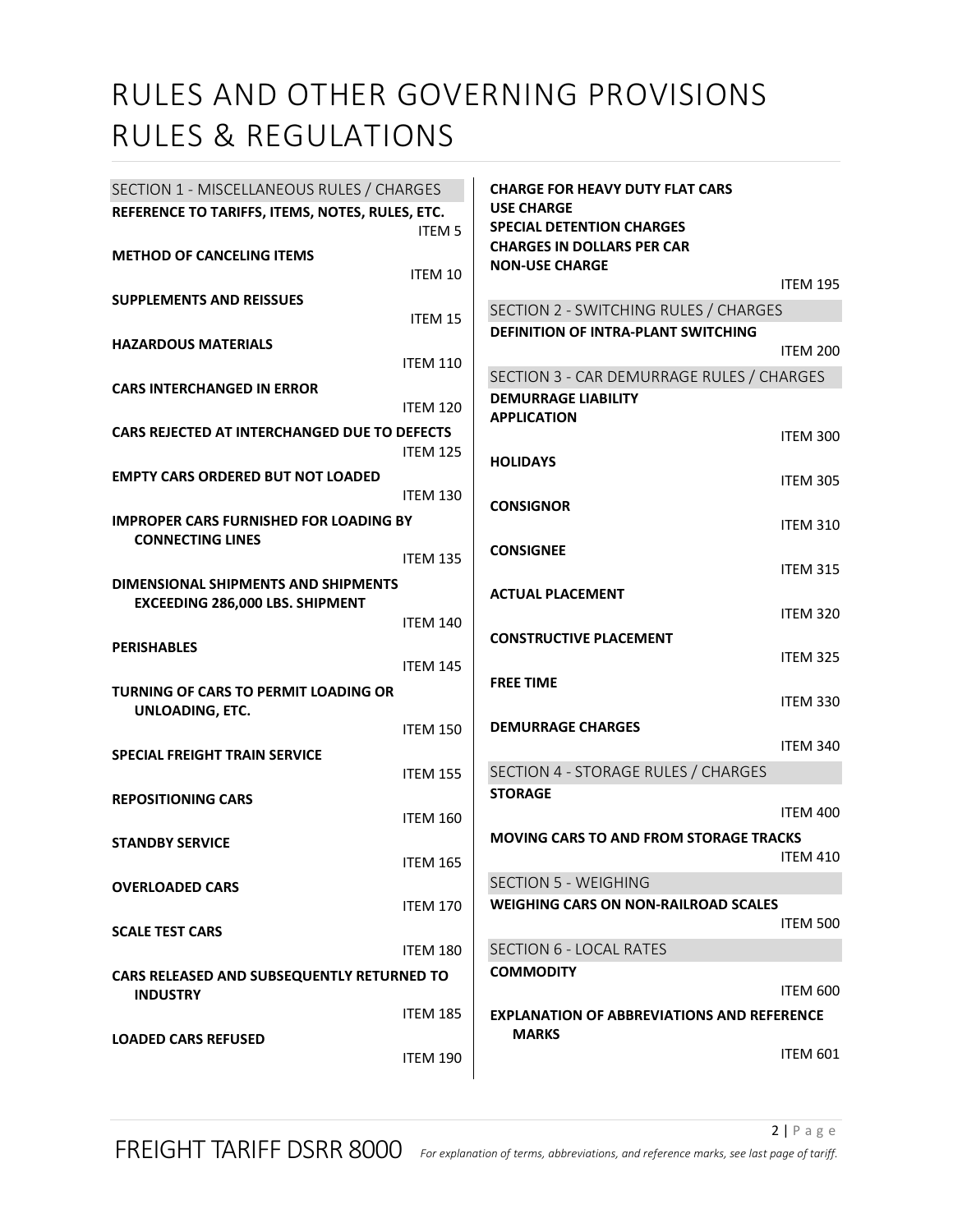# <span id="page-2-0"></span>SECTION 1 - MISCELLANEOUS RULES / CHARGES

# <span id="page-2-1"></span>REFERENCE TO TARIFFS, ITEMS, NOTES, RULES, ETC.

Where reference is made in this tariff to tariffs, items, notes, rules, etc., such references are continuous and include supplements to and successive issues of such tariffs and reissues of such items, notes, rules, etc.

**ITEM 5**

#### <span id="page-2-3"></span><span id="page-2-2"></span>METHOD OF CANCELING ITEMS

As this tariff is supplemented, numbered items with letter suffixes cancel corresponding numbered items in the original tariff or in a prior supplement. Letter suffixes will be used in alphabetical sequence starting with A.

Example: Item 445-A cancels Item 445 and Item 365-B cancels Item 365-A in a prior supplement which in turn canceled Item 365.

**ITEM 10**

#### <span id="page-2-5"></span><span id="page-2-4"></span>SUPPLEMENTS AND REISSUES

When reference is made in this tariff, or supplements, to other publications for rates or other information, it includes:

"Supplements thereto or successive issues thereof."

Where reference is made in this tariff to items, it includes "reissues" of such items.

#### **ITEM 15**

## <span id="page-2-7"></span><span id="page-2-6"></span>HAZARDOUS MATERIALS

<span id="page-2-8"></span>Shipments of Hazardous Materials will not be accepted in interchange unless prior arrangements have been made with the DSRR.

**ITEM 110**

# <span id="page-2-9"></span>CARS INTERCHANGED IN ERROR

<span id="page-2-10"></span>A charge of \$700.00 per car will be assessed delivering carriers on all cars interchanged to the DSRR in error.

**ITEM 120**

# <span id="page-2-11"></span>CARS REJECTED AT INTERCHANGED DUE TO DEFECTS

A charge of \$750.00 per car will be assessed delivering carriers on all cars interchanged to the DSRR that contain defects.

**ITEM 125**

# <span id="page-2-13"></span><span id="page-2-12"></span>EMPTY CARS ORDERED BUT NOT LOADED

On empty cars that are ordered for loading and order is

canceled and car is in route, or the service of switching or placing of car has been performed and the car is not loaded but returned to this railroad empty, a charge of \$500.00 per car will be assessed and collected from the person, firm or corporation ordering such cars. (See Note, this item.)

<span id="page-2-14"></span>Note - Charge will not apply on cars unfit for loading, see Item 135, this tariff.)

**ITEM 130**

# <span id="page-2-15"></span>IMPROPER CARS FURNISHED FOR LOADING BY CONNECTING LINES

<span id="page-2-16"></span>When cars ordered by industries for loading are refused on account of not being in proper condition to load, a charge of \$700.00 per car will be assessed against the railroad furnishing the car.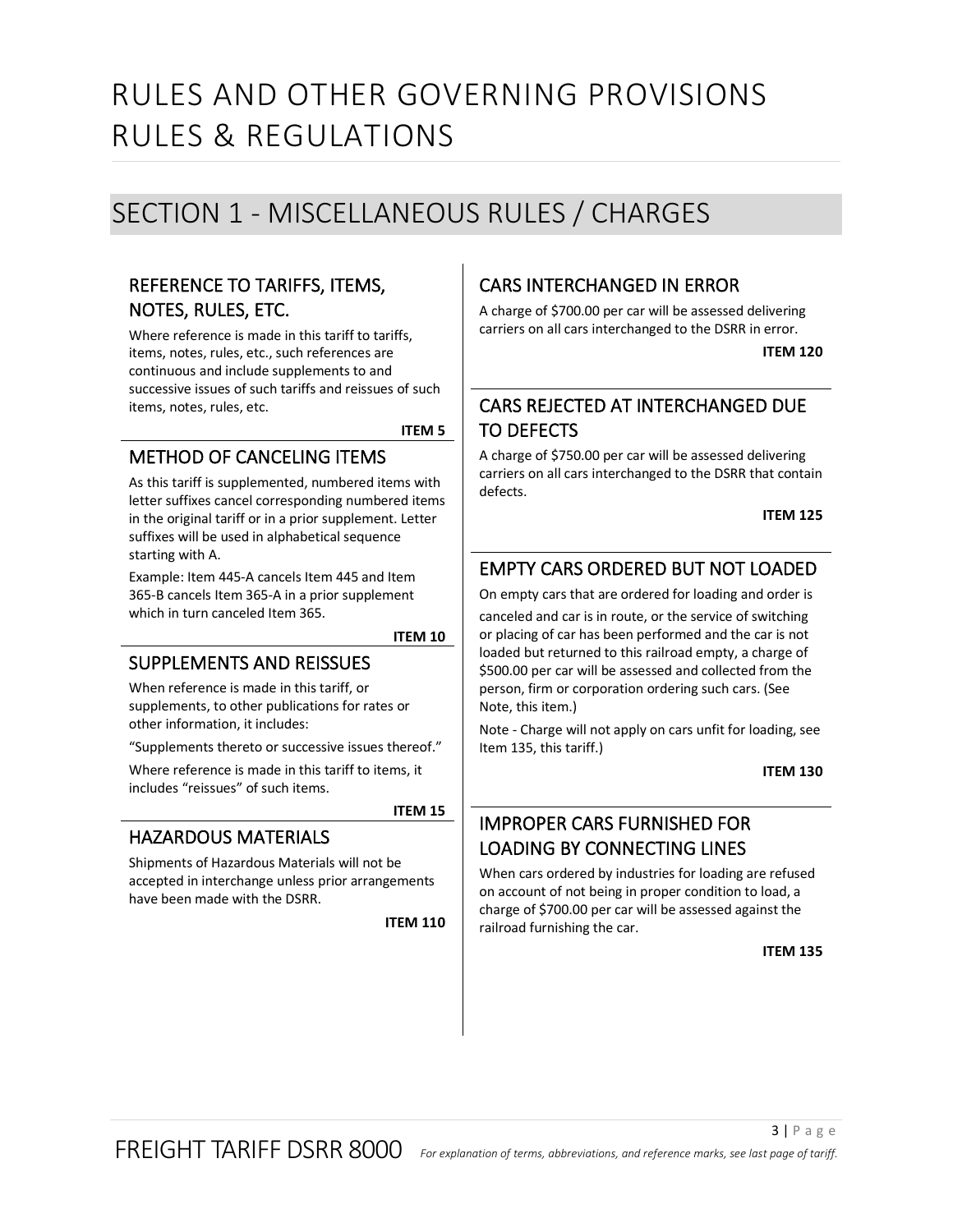# <span id="page-3-0"></span>DIMENSIONAL SHIPMENTS AND SHIPMENTS EXCEEDING 286,000 LBS. SHIPMENT

The DSRR, without prior approval, will not accept in interchange shipments of excessive dimensions, nor shipments exceeding 286,000 lbs. gross weight (car and lading). A charge of \$1,000.00 per car will be assessed delivering carrier for the return and/or setback of such cars interchanged to the DSRR.

**ITEM 140**

## <span id="page-3-2"></span><span id="page-3-1"></span>**PERISHABLES**

The DSRR does not provide protective service. Perishable freight under protective service will be accepted from connecting railroad for delivery to Customers with the understanding that protective service is not provided by the DSRR and the DSRR accepts no liability for any loss or damage resulting from failure of such protective service.

**ITEM 145**

## <span id="page-3-4"></span><span id="page-3-3"></span>TURNING OF CARS TO PERMIT LOADING OR UNLOADING, ETC.

If cars are turned at request of customer to facilitate loading or unloading, or for any other purpose, a charge of \$500.00 per car per occurrence will be assessed and will be in addition to all other applicable charges. (See Note, this item.)

<span id="page-3-5"></span>*Note - Charge will not apply to properly placarded boxcars.*

**ITEM 150**

#### <span id="page-3-6"></span>SPECIAL FREIGHT TRAIN SERVICE

Special Freight Train Service is the movement of a train in other than normal freight train service at the specific request of the shipper or consignee, or as may be required due to other conditions outside normal train operations. The charge for special freight train service will be \$5,000.00 per occurrence and will be in addition to all other charges associated with the movement. Charges to be calculated from the time the crew and locomotive report for special service until the return of crew and locomotive to starting point. (This railroad reserves the right to restrict or modify any request for special freight train service.)

**ITEM 155**

# <span id="page-3-8"></span><span id="page-3-7"></span>REPOSITIONING CARS

When customer request specific car(s) which requires this railroad to sort and reposition other cars to effect customers request, a charge of \$200.00 per car, per occurrence, will be assessed against customer making the request. The above charge will be in addition to any and all other charges applicable for movement of the car.

**ITEM 160**

## <span id="page-3-10"></span><span id="page-3-9"></span>STANDBY SERVICE

When the DSRR locomotive and crew are held at the request of an industry or delayed by an industry within the confines of the industry or immediately adjacent thereto,

<span id="page-3-11"></span>the charge for such standby or delay shall be \$1,000.00 per hour or fraction thereof. Such charges shall be in addition to other published charges, if any, applicable to cars delayed or handled.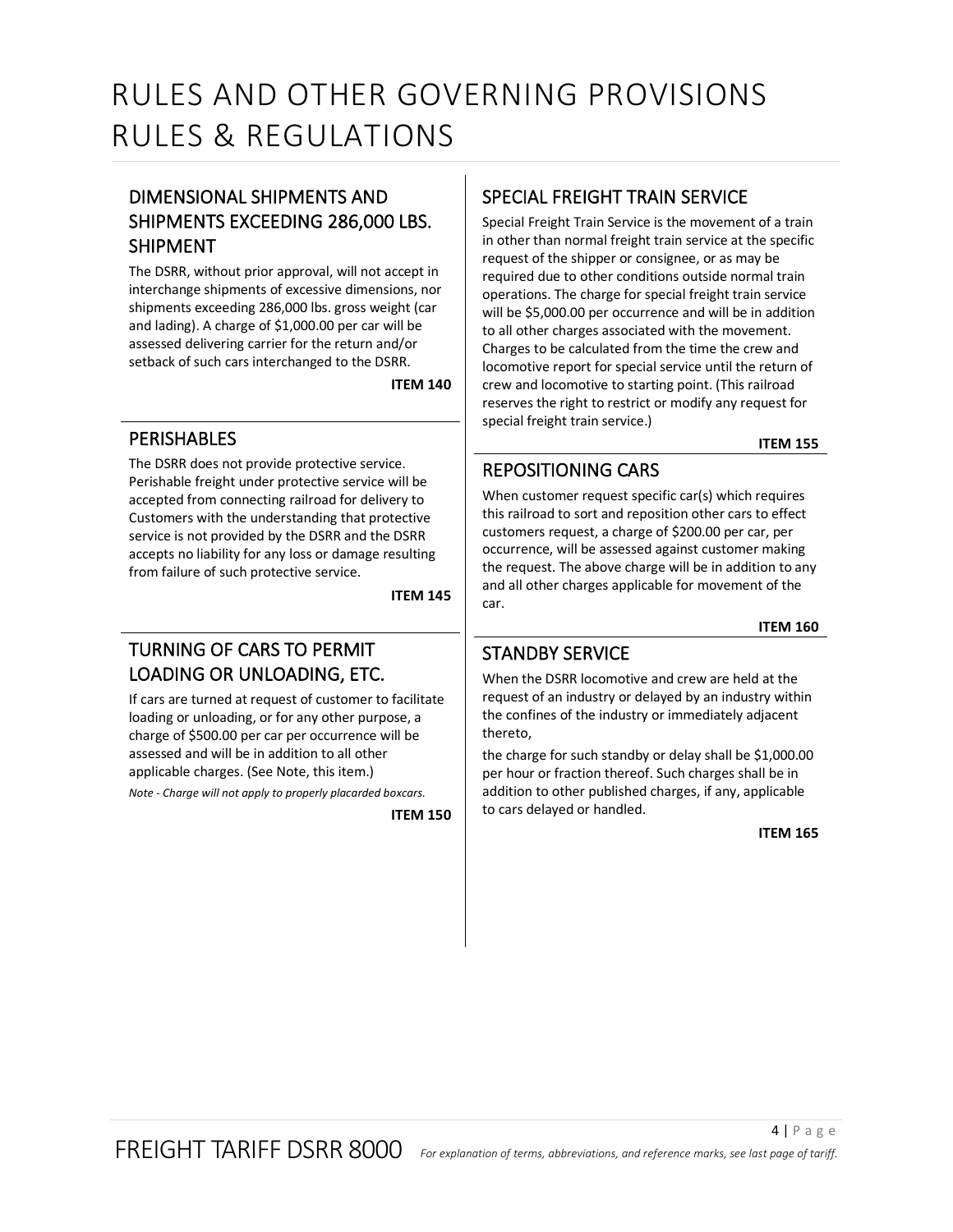## <span id="page-4-0"></span>OVERLOADED CARS

Cars found to be overloaded will be subject to the following additional charges:

- 1. \$500.00 per car When a car is discovered to be overloaded at loading point or within the confines of the industry. Charge to be assessed consignor.
- 2. \$500.00 per car When a car is discovered to be overloaded beyond loading point or confines of the industry. Charge to be assessed consignor. (It will be the responsibility of the consignor to adjust the lading at their own expense sufficient to eliminate the overload condition.)
- 3. \$750.00 per car When a car is received in interchange from connections and is found to be overloaded, such car will be returned to delivering carrier for adjustment to lading to eliminate the overload condition. Charge to be assessed delivering carrier.

**ITEM 170**

# <span id="page-4-2"></span><span id="page-4-1"></span>SCALE TEST CARS

A charge of \$500.00 will be assessed for movement of Scale Test Car. The above charge will be in addition to any and all other charges applicable for movement of the car.

**ITEM 180**

## <span id="page-4-4"></span><span id="page-4-3"></span>CARS RELEASED AND SUBSEQUENTLY RETURNED TO INDUSTRY

When on shipper's orders, cars that have been released and pulled by this railroad are returned to industry, charge of \$500.00 per car will be assessed for the return of such cars. Demurrage charges will continue to apply until cars are released.

**ITEM 185**

## <span id="page-4-6"></span><span id="page-4-5"></span>LOADED CARS REFUSED

<span id="page-4-7"></span>Consignee will be assessed a charge of \$500.00 per car on cars refused or rejected. The charge will be in addition to any and all other applicable charges associated with the handling of the car.

**ITEM 190**

# <span id="page-4-8"></span>CHARGE FOR HEAVY DUTY FLAT CARS

When heavy-duty flat cars as defined in the Official Railway Equipment Register are used on shipments originating or terminating on the DSRR, the following charges will be assessed:

# <span id="page-4-9"></span>USE CHARGE

\$500.00 per car switching movement (not subject to any other switching charges published in this tariff).

# <span id="page-4-10"></span>SPECIAL DETENTION CHARGES

The following charges will be assessed and will be in addition to demurrage charges contained in Section 3 of this tariff for each twenty-four (24) hour period or fraction thereof beyond the authorized free time:

#### <span id="page-4-11"></span>CHARGES IN DOLLARS PER CAR

| 1 <sub>ST</sub> 24 hours \$300.00 |
|-----------------------------------|
| 2nd 24 hours \$350.00             |
| 3rd 24 hours \$400.00             |
| 4th 24 hours \$450.00             |
| 5th 24 hours \$500.00             |
| 6th 24 hours and each             |
| Subsequent 24 hours \$600.00      |

## <span id="page-4-12"></span>NON-USE CHARGE

<span id="page-4-13"></span>When car is ordered, placed and released back to this railroad without being used in transportation service, a charge of \$500.00 per car will be assessed and will be in addition to any detention charges that may accrue.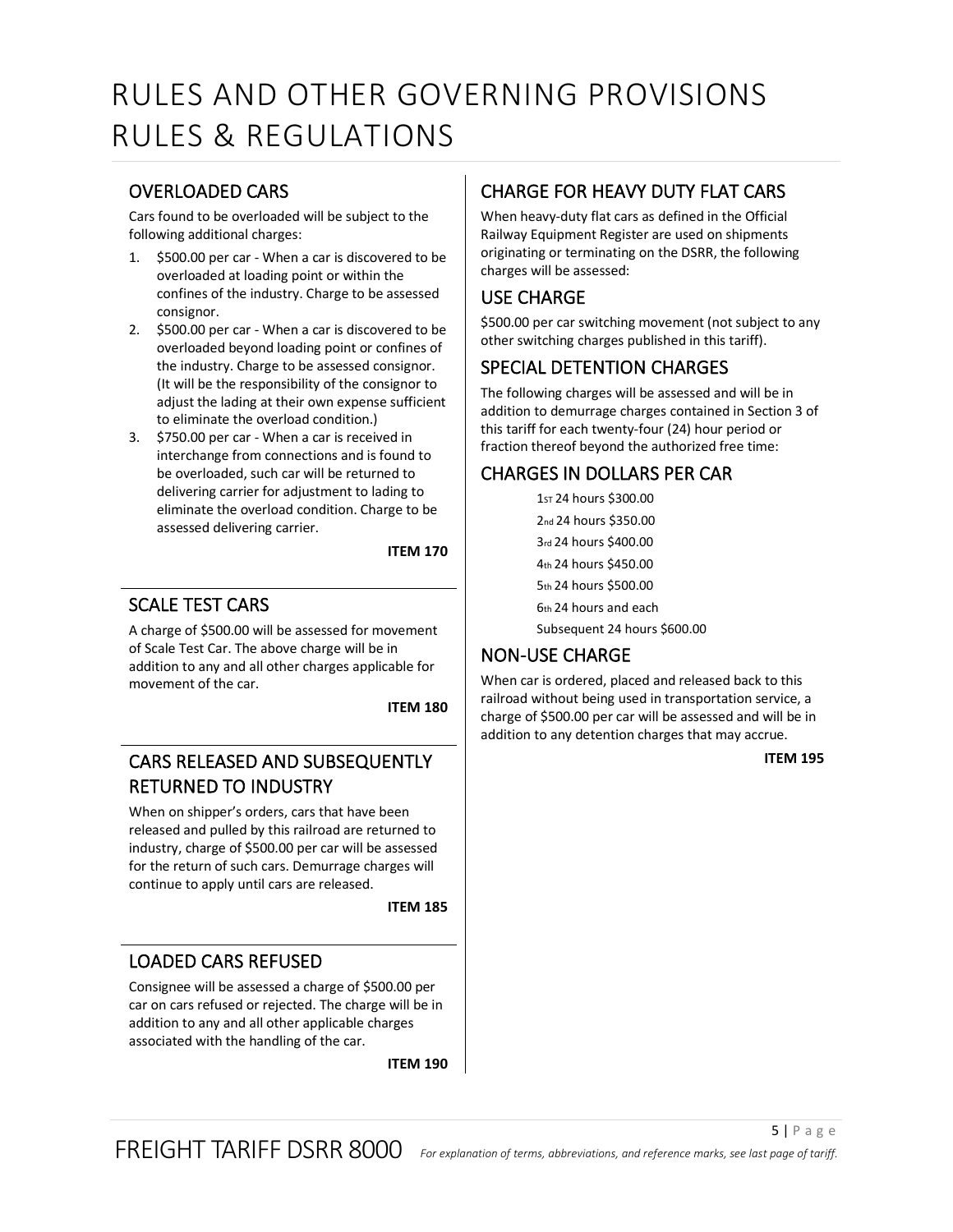# <span id="page-5-0"></span>SECTION 2 - SWITCHING RULES / CHARGES

# <span id="page-5-1"></span>DEFINITION OF INTRA-PLANT SWITCHING

<span id="page-5-2"></span>A switching movement from one track to another within the same plant or industry, or from one location to another location on the same track within the same plant or industry.

**ITEM 200**

# <span id="page-5-3"></span>SECTION 3 - CAR DEMURRAGE RULES / CHARGES

## <span id="page-5-4"></span>DEMURRAGE LIABILITY

Any person or entity receiving rail cars from the DSRR for loading or unloading who detains the cars beyond the period of free time set forth herein will be held liable for any applicable demurrage if the DSRR has provided that person or entity with actual notice of the demurrage rules and charges contained herein providing for such liability prior to the placement of rail cars. The notice shall be in written or electronic form.

#### <span id="page-5-5"></span>APPLICATION

Except where provided to the contrary, Demurrage Rules and Charges contained herein apply to all railroad and privately-owned cars held for or by consignors and consignees for any purpose.

**ITEM 300**

#### <span id="page-5-7"></span><span id="page-5-6"></span>HOLIDAYS

Wherever reference is made to "holidays," it shall mean only the days listed below:

- New Year's Day January 1 (See Note 1)
- Presidents Day- February 15
- Good Friday-April 2
- Memorial Day Last Monday of May
- Independence Day July 4 (See Note 1)
- Labor Day First Monday of September
- Veterans Day-November 11
- Thanksgiving Day Fourth Thursday of November
- Christmas Day December 25 (See Note 1)

<span id="page-5-8"></span>*NOTE: When this date occurs on a Sunday, the following Monday will be observed as the holiday.*

**ITEM 305**

# <span id="page-5-9"></span>**CONSIGNOR**

The party in whose name cars are ordered and/or the party who furnishes this railroad forwarding directions. For the purpose of assessing demurrage charges, Consignor includes any person receiving railcars from this railroad for loading as more specifically provided for in 49 CFR 1333.

**ITEM 310**

# <span id="page-5-11"></span><span id="page-5-10"></span>CONSIGNEE

The party to whom a shipment is consigned and/or the party entitled to receive the shipment. For the purpose of assessing demurrage charges, Consignee includes any person receiving railcars from this railroad for unloading as more specifically provided for in 49 CFR 1333.

**ITEM 315**

## <span id="page-5-13"></span><span id="page-5-12"></span>ACTUAL PLACEMENT

<span id="page-5-14"></span>Actual Placement is made when a car is placed in an accessible position for loading or unloading or at a point previously designated by the consignor or consignee.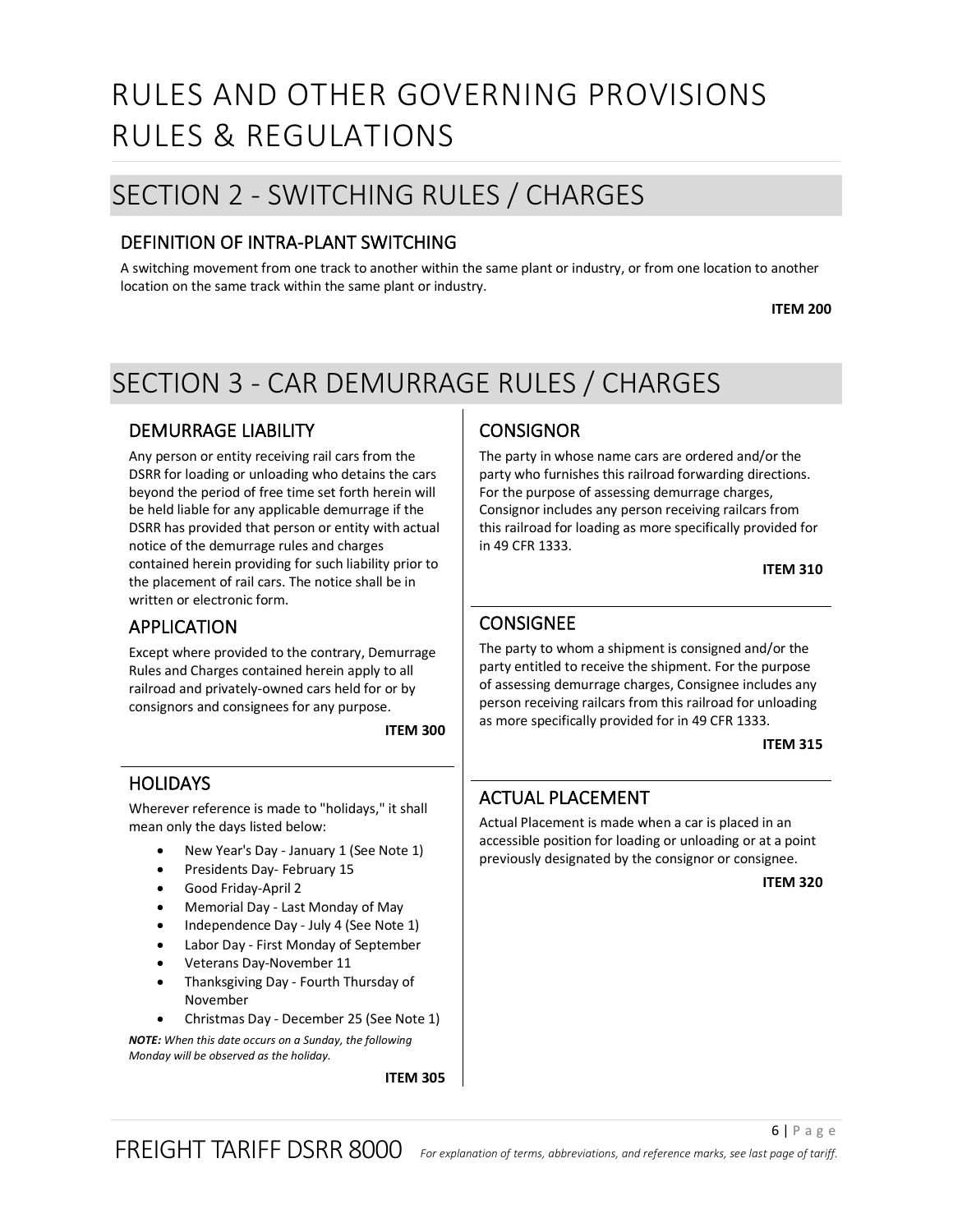### <span id="page-6-0"></span>CONSTRUCTIVE PLACEMENT

When a car consigned or ordered to a private track, industrial interchange track or other-than-public delivery track cannot be actually placed because of a condition attributable to the consignor or consignee, such car will be held at available hold point and notice shall be sent or given the consignor or consignee that the car is being held and that this railroad is unable to effect placement; however, if car is placed on private track, industrial interchange track or other-than-public delivery track serving the consignor or consignee, the car will be considered constructively placed without notice.

**ITEM 325**

#### <span id="page-6-2"></span><span id="page-6-1"></span>FREE TIME

Free time as follows will be allowed for each car: Forty-Eight (48) hours to complete unloading. Twenty-Four (24) hours to complete loading. Free time will be computed from the first 7:00 AM after placement, or after notification has been sent or given where required. For the purpose of computing free time, Saturdays, Sundays and holidays will be excluded.

**ITEM 330**

# <span id="page-6-4"></span>DEMURRAGE CHARGES

After expiration of free time allowed a charge of \$150.00 per car per day or fraction of a day will be made until car is released. For the purpose of computing free time Saturdays, Sundays and holidays will be included. The applicable charge will accrue on all Saturdays, Sundays and holidays subsequent to the first chargeable day, including a Saturday, Sunday or holiday immediately following the day on which the first chargeable day begins to run.

*Note 1: Not applicable on privately-owned cars on private tracks.*

<span id="page-6-5"></span>*Note 2: Privately-owned cars which are first held on railroad tracks under constructive placement will be subject to demurrage charges provided for herein after expiration of free time (See Item 330) until such time car is placed on private tracks.*

**ITEM 340**

# <span id="page-6-6"></span><span id="page-6-3"></span>SECTION 4 - STORAGE RULES / CHARGES

#### <span id="page-6-7"></span>STORAGE

The DSRR will, subject to track availability, store private cars, loaded or empty, subject to storage charges shown below to be computed from day car is first placed on storage tracks until day car is released from storage tracks. Charges to be assessed party for whom cars are stored.

- Loaded cars \$20.00 per car per day or fraction of a day.
- Empty cars \$15.00 per car per day or fraction of a day.

<span id="page-6-8"></span>*NOTE: The DSRR does not assume liability beyond reasonable and ordinary care while cars are stored/ held on storage/hold tracks, or for loss or damage caused by an Act of God, vandalism or theft. In the event full liability coverage is desired, cost of such overage will be the responsibility of the customer or owner.*

**ITEM 400**

# <span id="page-6-9"></span>MOVING CARS TO AND FROM STORAGE **TRACKS**

<span id="page-6-10"></span>The DSRR will assess a charge of \$500.00 per car for moving cars to storage tracks, and \$500.00 per car for removing cars from storage tracks.